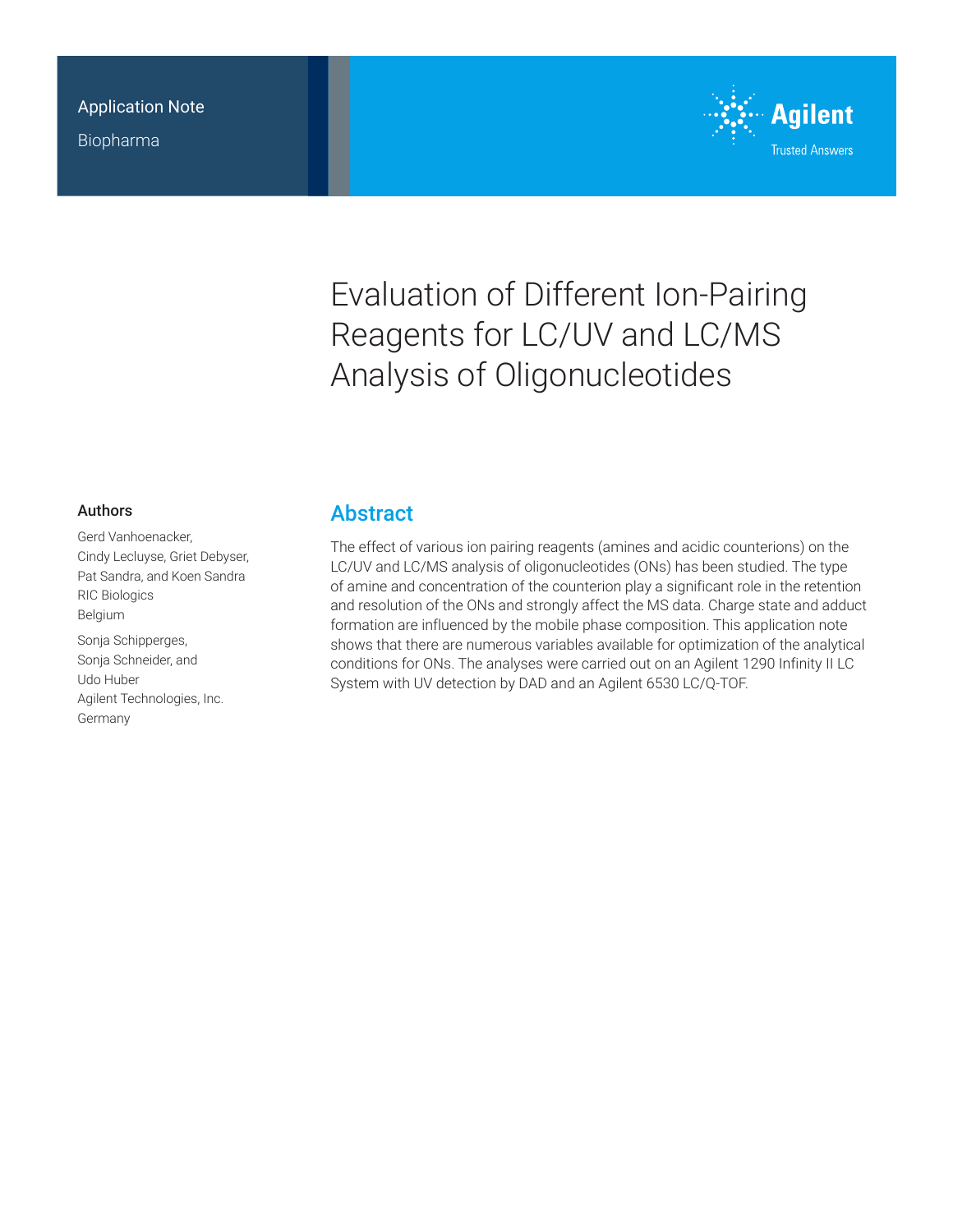### **Introduction**

Synthetic ONs are increasingly being developed and used for treatment of various diseases. These therapeutics are mainly short, linear polymers of nucleobases, ribose, or deoxyribose sugars (RNA or DNA, respectively), and phosphate.1,2 ONs come in different sizes and forms and are often chemically modified to alter or enhance the therapeutic effects, increase specificity towards specific targets, improve stability, delivery, uptake, etc. The wide variety of ON types has led to the generation of different classes such as small interfering RNA (siRNA), microRNA (miRNA), antisense oligonucleotides (ASO), and aptamers, among others.

ONs are generally manufactured in a multistep process where nucleotides are added one by one to extend the chain to a predefined size (i.e., number of nucleotides (n)). The synthesis can be carried out in different ways and generally involves the use of a support and protecting groups. All the steps involved in ON synthesis can potentially give rise to impurities. Commonly encountered impurities involve shortmers in which the reaction was incomplete (e.g., n-1, n-2). The yield of the target ON decreases as the number of cycles increases. Alternatively, longmers (e.g., n+1) can also be formed as well as other impurities coming from deamination or depurination, oxidation (typically guanine), and other undesirable reactions. In addition to impurities introduced from production, storage of the ON can lead to degradation products.

The analysis of ONs, such as assay of the main product, determination of the purity, and quantification and identification of impurities is a challenge due to the nature and the size of the compounds. A comprehensive review about types of synthetic ONs and

their analysis by LC has recently been published.1 ONs are by nature very polar products and carry many anionic groups (normally one phosphate group on each nucleotide). When the ON is not modified or if the impact of the chemical modification on the total polarity is modest (as is generally the case), conventional reversed-phase LC will not provide sufficient retention, and application of alternative modes is mandatory. A wide variety of LC modes such as anion exchange chromatography (AEX), hydrophilic interaction liquid chromatography (HILIC), mixed mode chromatography (MMC), ion-pairing liquid chromatography (IPLC), and size exclusion chromatography (SEC) have been applied in the characterization of ONS.<sup>1,2</sup> In some cases, combinations of the above are used in a multidimensional setup. This can be done in a comprehensive 2D-LC<sup>3</sup> or in a (multiple) heart-cutting 2D-LC setup.<sup>4</sup> Depending on the required analysis (QA/QC or R&D), UV-based detectors and/or mass spectrometers are applied.

IPLC is by far the most applied LC mode for ON analysis. In IPLC, a reversed‑phase stationary phase is combined with a mobile phase containing an ion pairing reagent. These reagents are generally amines that interact with the anionic ONs to form a hydrophobic pair. This pair can then be retained on the reversed-phase column where separation will occur according to the ON length, type, and presence of chemical modifications.

Proper selection of the mobile phase is of utmost importance. The mobile phase is prepared by mixing the amine ion pairing reagent with an acidic counterion in water at a well defined concentration and ratio. This combination will provide the required retention of the ONs. Elution will be promoted by using organic modifiers such as methanol

and acetonitrile, and gradient elution will deliver the best result in terms of resolving power. The result for a given sample is determined by the complex interaction of the selected stationary phase, concentration and type of mobile phase additives, column temperature, and sample properties. Not only will the chromatography be influenced by the mobile phase composition: when using LC/MS, the MS data (sensitivity, charge state, adduct ions, etc.) will be strongly affected by the mobile phase composition.

Various groups have investigated the impact of the mobile phase composition on chromatographic and mass spectrometric behavior of ONs.5-9 Significant improvement of resolution and sensitivity could be obtained by careful development of the method. However, identifying a generic single set of conditions that will perform optimally for the large family of ONs appears infeasible. For each ON, the ion pairing reagent type and concentration, counterion type and concentration, and the concentration ratio of both additives can be optimized to maximize the separation and improve MS detection.

This application note shows results obtained with various mobile phases using an Agilent AdvanceBio oligonucleotide column. Analyses were carried out on a 1290 Infinity II LC System using diode-array detection (DAD) and a 6530 LC/Q-TOF. The impact of different mobile phase combinations on chromatographic and mass spectrometric results were evaluated on a DNA and RNA ON reference sample and on a selection of therapeutic ONs. The data show that there are viable alternatives to the more conventionally used mobile phases in ON analysis. These alternatives not only perform equally well or better, but can also be run at significantly less cost.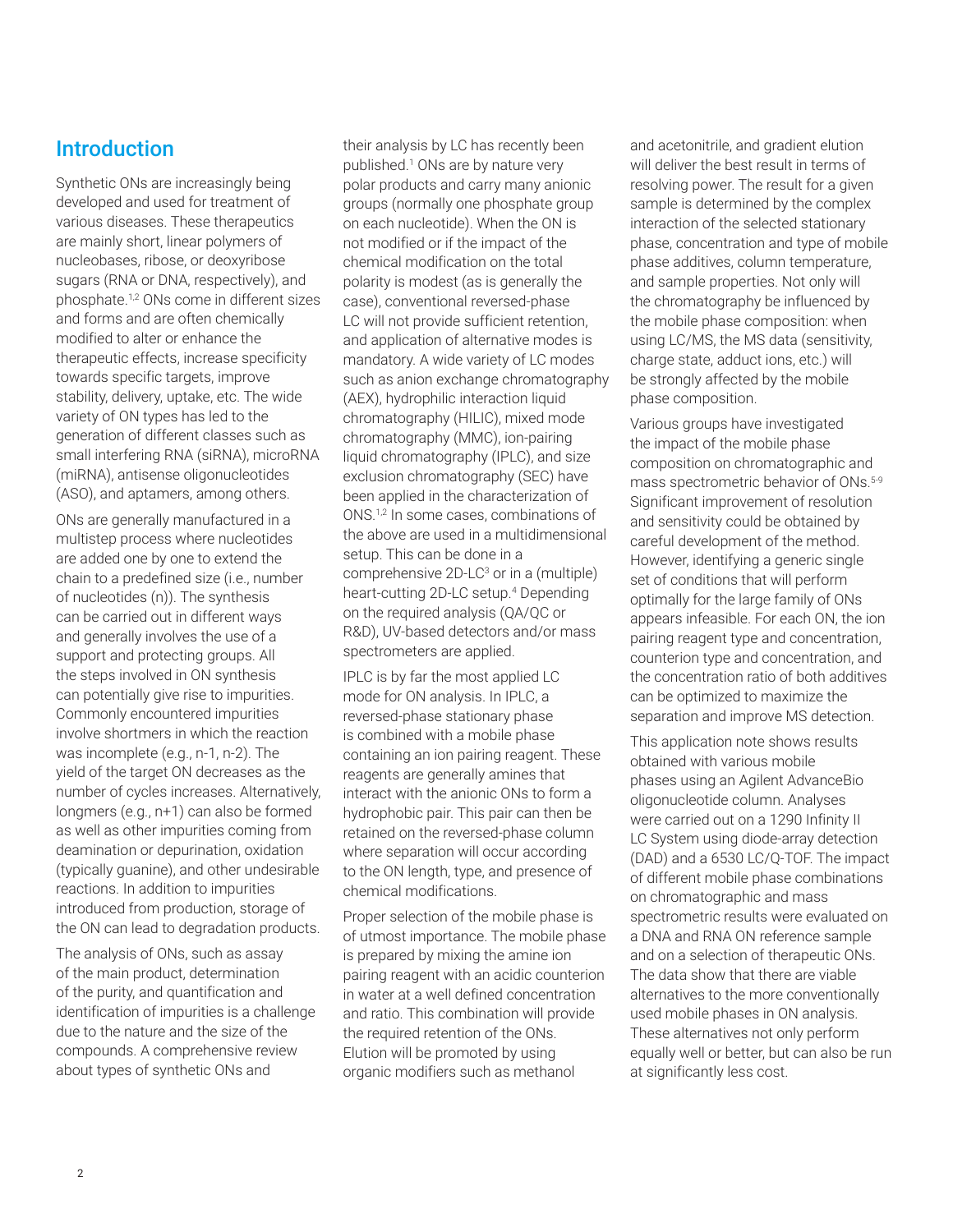# **Experimental**

#### **Materials**

The following amines and acids were purchased from Sigma-Aldrich (St. Louis, MO, USA): triethylamine (TEA), *n*-butylamine (BA), dibutylamine (DBA), *n*-hexylamine (HA), triethylammonium acetate (TEAA), acetic acid (AA), and 1,1,1,3,3,3-hexafluoro-2-propanol (HFIP). Acetonitrile (HPLC-S), methanol (ULC/MS), and water (ULC/MS) were obtained from Biosolve (Valkenswaard, The Netherlands). Samples were diluted in diethylpyrocarbonate (DEPC)‑treated water (Thermo Fisher Scientific, Waltham, MA, USA).

#### Samples

- Standard mixtures:
	- DNA ladder standard (part number 5190‑9029)
	- RNA resolution standard (part number 5190-9028)
- Samples:
	- Therapeutic ONs were obtained from local biotechnology companies.

#### Mobile phase preparation

Acetate mobile phases were equimolar solutions of acetic acid and the respective amine. To prepare 500 mL, acetic acid was added to approximately 450 mL of water and mixed. The respective amine was added and mixed and water was added to complete to 500 mL. The pH of this solution was carefully adjusted by addition of small volumes of acetic acid or the respective amine.

| 100 mM TEAA, pH 7 | Acetic acid: 3 g<br>Triethylamine: 5.06 g |  |
|-------------------|-------------------------------------------|--|
| 100 mM HAA, pH 7  | Acetic acid: 3 g<br>Hexylamine: 5.06 q    |  |
| 100 mM DBAA, pH 7 | Acetic acid: 3 g<br>Dibutylamine: 6.46 g  |  |

HFIP mobile phases were prepared as follows. To prepare 500 mL, the defined amount of HFIP was added to approximately 400 mL of water and mixed. The respective amine was added and mixed and water was added to complete to 500 mL. These mobile phases were used without pH adjustment.

| 15 mM TEAA/400 mM HFIP | HFIP: 33.6 g           |  |
|------------------------|------------------------|--|
| pH 7.8 to 7.9          | Triethylamine: 0.759 g |  |
| 15 mM TEAA/100 mM HFIP | HFIP: $8.4q$           |  |
| pH 8.6 to 8.7          | Triethylamine: 0.759 g |  |
| 15 mM TEAA/25 mM HFIP  | HFIP: $2.1$ q          |  |
| pH 9.4 to 9.6          | Triethylamine: 0.759 g |  |
| 15 mM HA/25 mM HFIP    | HFP: 2.1 g             |  |
| pH 9.4 to 9.6          | Hexylamine: 0.759 g    |  |
| 15 mM DBA/25 mM HFIP   | HFIP: 2.1 g            |  |
| pH 9.4 to 9.6          | Dibutylamine: 0.969 g  |  |

#### Sample preparation

- DNA ladder standard (part number 5190-9029) was dissolved in 1 mL of DEPC water.
- RNA resolution standard (part number 5190-9028) was dissolved in 1 mL of DEPC water.
- Samples were prepared and diluted in DEPC water

#### Instrumentation

An Agilent 1290 Infinity II LC System was used in combination with an Agilent 6530 LC/Q-TOF.

- Agilent 1290 Infinity II High‑Speed Pump (G7120A)
- Agilent 1290 Infinity II Multisampler (G7167B) with Sample Thermostat (option 101)
- Agilent 1290 Infinity II Multicolumn Thermostat (G7116B)
- Agilent 1290 Infinity II Diode Array Detector (G7117B) with a 10 mm InfinityLab Max-Light Cartridge Cell (G4212‑60008)
- Agilent 6530 LC/Q-TOF (G6530A) with Agilent Jet Stream technology ESI source

#### Software

- For LC-DAD only
	- Agilent OpenLab CDS ChemStation revision C.01.07 SR4 [505] or later versions
- For LC-DAD-MS
	- Acquisition: Agilent MassHunter for instrument control (B.08.00) or later versions
	- Data analysis: Agilent MassHunter Qualitative Analysis (B.07.00) or later versions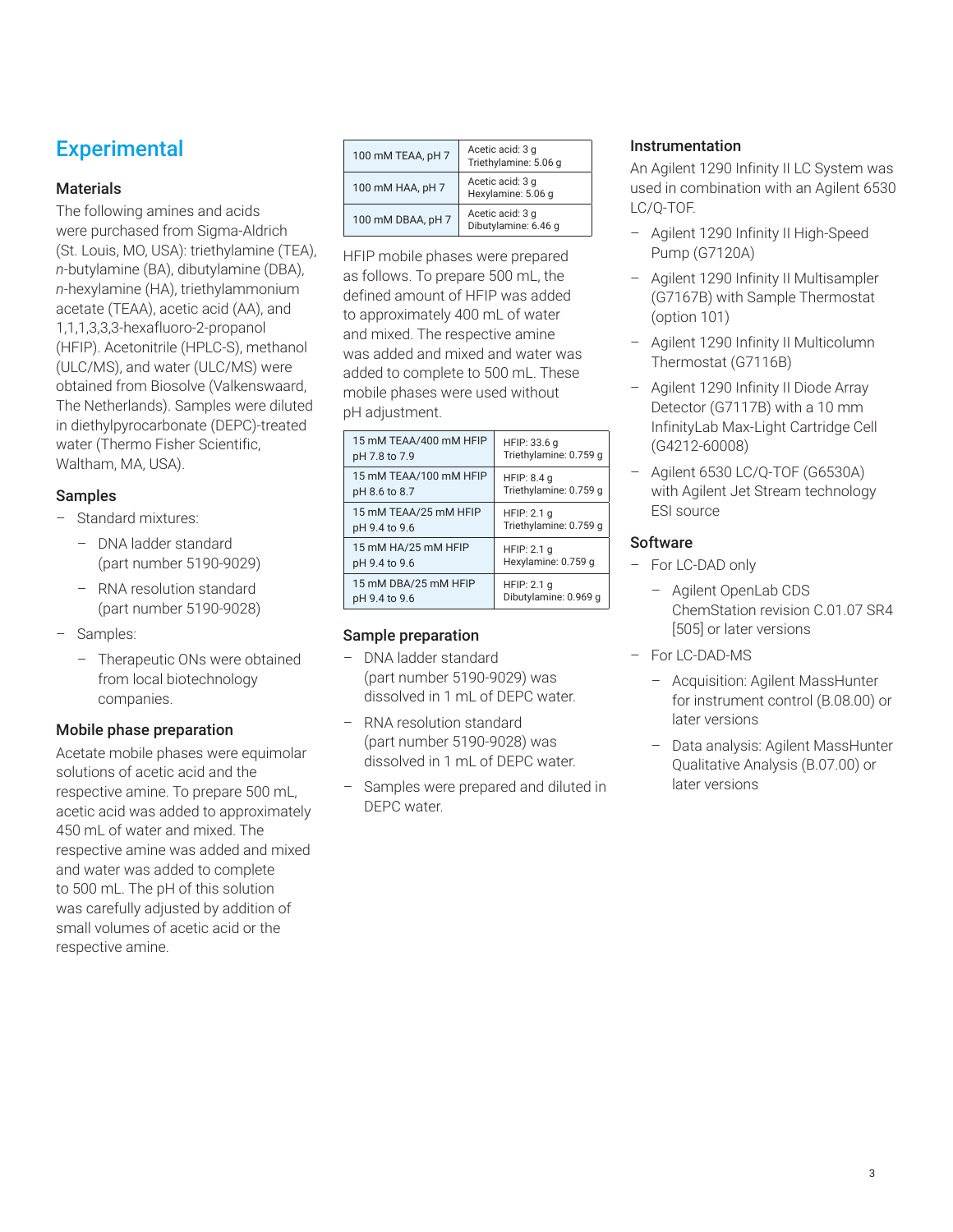#### General method settings

#### LC-DAD

| Parameter                   | Value                                                                                |  |  |
|-----------------------------|--------------------------------------------------------------------------------------|--|--|
| Column                      | Agilent AdvanceBio oligonucleotide, $2.1 \times 50$ mm, $2.7 \mu$ m (p/n 659750-702) |  |  |
| Mobile Phase A and B        | See Results and discussion section                                                   |  |  |
| Gradient                    | See Results and discussion section                                                   |  |  |
| <b>Flow Rate</b>            | $0.6$ mL/min                                                                         |  |  |
| <b>Column Temperature</b>   | 65 °C                                                                                |  |  |
| Detection (DAD)             | 260/4 nm (reference 355/20 nm)<br>Peak width > 0.025 min (10 Hz)                     |  |  |
| Injection                   | 2 µL (needle wash flush port, 3 seconds, methanol)                                   |  |  |
| <b>Injector Temperature</b> | 12 °C                                                                                |  |  |

#### LC(-DAD)/MS

| Parameter                 | Value                                                                                   |  |  |
|---------------------------|-----------------------------------------------------------------------------------------|--|--|
| Column                    | Agilent AdvanceBio oligonucleotide, $2.1 \times 50$ mm, $2.7 \mu$ m ( $p/n$ 659750-702) |  |  |
| Mobile Phase A            | 15 mM amine/HFIP (25, 100, or 400 mM) in water                                          |  |  |
| Mobile Phase B            | Methanol                                                                                |  |  |
| Gradient                  | See Results and discussion section                                                      |  |  |
| <b>Flow Rate</b>          | $0.6$ mL/min                                                                            |  |  |
| <b>Column Temperature</b> | 65 °C                                                                                   |  |  |
| Detection (DAD)           | 260/4 nm (reference 355/20 nm)<br>Peak width > 0.025 min (10 Hz)                        |  |  |
| Injection                 | 2 µL (needle wash flush port, 3 seconds, methanol)                                      |  |  |
| Injector temperature      | 6 °C                                                                                    |  |  |

#### LC/Q-TOF settings

| <b>Source Settings</b>      | Agilent Jet Stream Technology       |  |  |  |
|-----------------------------|-------------------------------------|--|--|--|
| <b>Ionization Mode</b>      | Negative ionization                 |  |  |  |
| Drying Gas Temperature      | 300 °C                              |  |  |  |
| Drying Gas Flow             | 8 L/min                             |  |  |  |
| Nebulizer Pressure          | 35 psig                             |  |  |  |
| Sheath Gas Temperature      | 350 °C                              |  |  |  |
| Sheath Gas Flow             | 8 L/min                             |  |  |  |
| Nozzle Voltage              | 1.000 V                             |  |  |  |
| Capillary Voltage           | 3,500 V                             |  |  |  |
| <b>Acquisition Settings</b> |                                     |  |  |  |
| <b>Fragmentor Voltage</b>   | 200 V                               |  |  |  |
| Mass Range                  | 400 to 3,200 m/z                    |  |  |  |
| <b>Acquisition Model</b>    | Extended dynamic range mode (2 GHz) |  |  |  |
| <b>Scan Rate</b>            | 3 spectra/s                         |  |  |  |
| Acquisition                 | Centroid and profile                |  |  |  |

## Results and discussion

#### Amine-acetate mobile phases for UV-DAD detection

Amine-acetate combinations are widespread used mobile phase additives for LC/UV analysis of ONs. In general, a 100 mM solution (equimolar solution of amine and acetic acid) in water is used and the analytes are eluted using a shallow gradient with acetonitrile. The most common combination is a TEAA buffer (triethylamine (TEA) and acetic acid) at a neutral pH.

Although TEAA is generally accepted as mobile phase additive, it is not necessarily the best option in terms of performance for a given set of ONs. During method development, alternative amines should therefore be considered. In Figure 1, a comparison is made for the LC/UV analysis of the DNA ladder and RNA resolution reference standard using a variety of mobile phases. The gradient for each of the TEAA alternatives was scaled to match the retention times obtained with TEAA to allow direct comparison of the chromatographic performance.

Combinations of acetic acid with alternative amines such as hexylamine (HAA buffer) or dibutylamine (DBAA buffer) show significantly better performance compared to TEAA for the reference samples. The higher separation efficiency is obvious from the details of a short section of the analysis shown in the inserts of Figure 1. Detection and separation of the impurities from the main peaks is greatly improved. When using TEAA, the DNA ladder standard is eluted with a gradient from 10 to 14% acetonitrile in 10 minutes, while the RNA resolution standard is eluted with only 6 to 8% of acetonitrile in 12 minutes. RNA elutes much earlier or with considerably less organic modifier compared to DNA because of the presence of the 2'-hydroxyl in the ribose sugar.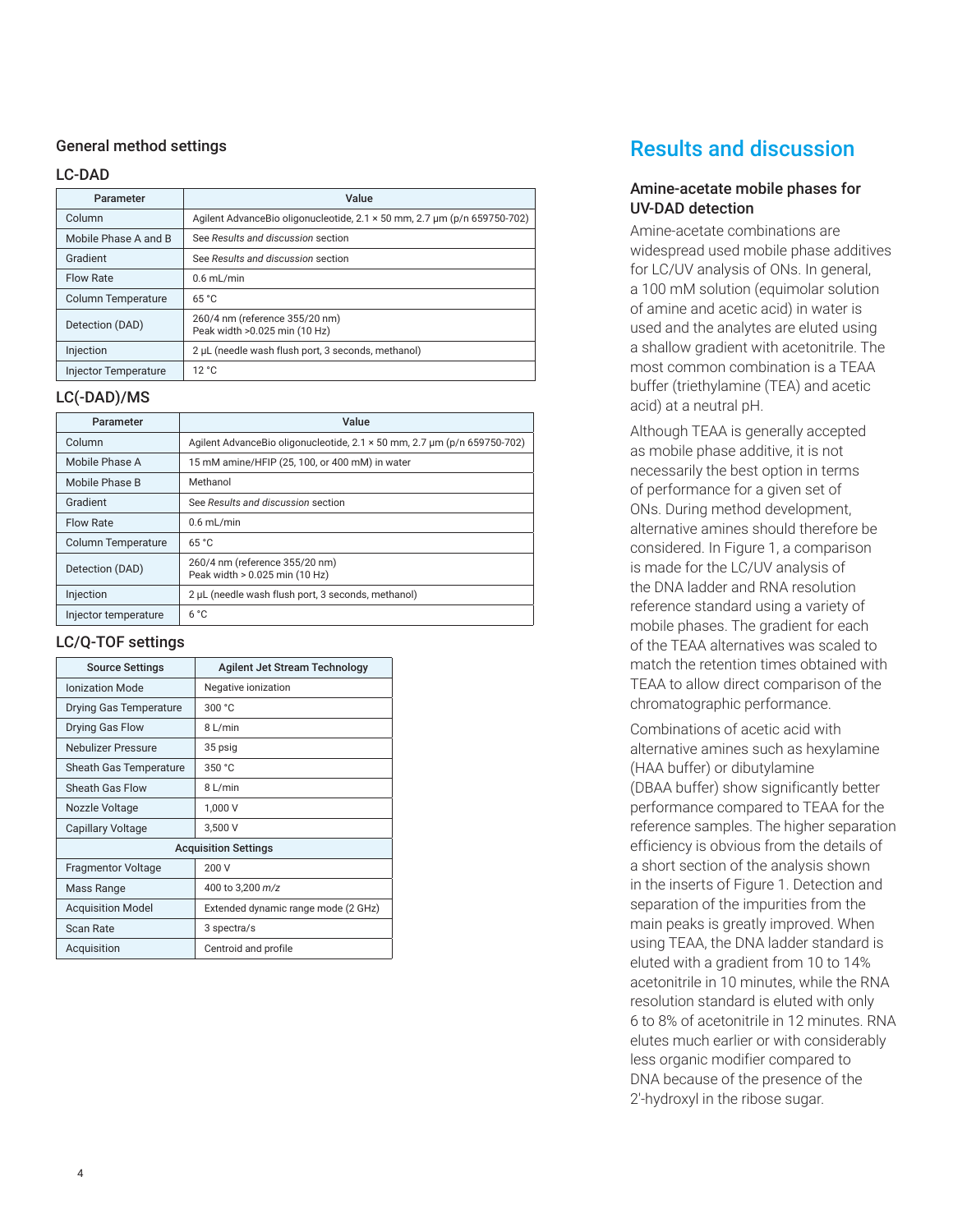

Figure 1. LC/UV analysis at 260 nm using various mobile phase additives for IPLC. (A) DNA ladder standard; (B) RNA resolution standard. Mobile phase gradients are indicated in the figures. For other method parameters, see the Experimental section.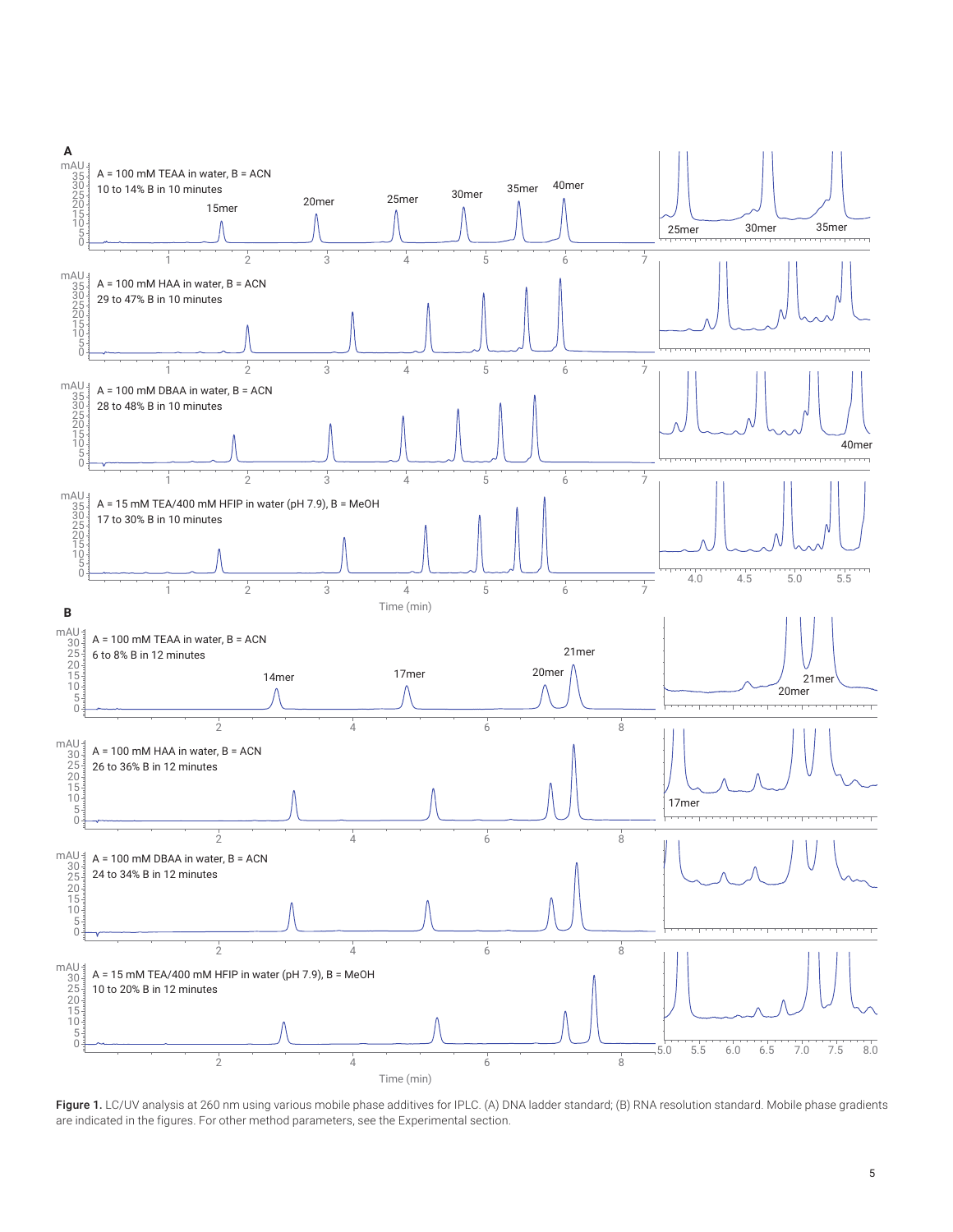IPLC with HAA and DBAA mobile phases is characterized by a much higher retention of the ONs, and consequently, the organic modifier content and gradient steepness under these conditions needs to be increased. This essentially explains the increased performance. From these data, it is clear that the evaluation of different mobile phase additives is a useful approach to tune the separation for given ON applications.

#### Amine-HFIP mobile phases for UV and MS detection

While TEAA is useful for ON analysis by IPLC/UV analysis, it is not suitable for negative ionization electrospray ionization (ESI) MS detection. More than twenty years ago, Apffel *et al.*5,6 reported a lack of sensitivity in ESI‑MS using TEAA mobile phases. They suggested the use of HFIP as acidic counterion in combination with methanol as organic modifier, as HFIP is not soluble in acetonitrile. This combination has become a reference for ON LC/MS analyses. The major underlying reason for the increased sensitivity lies in the different volatility of the additives. HFIP has a lower boiling point than TEA, and during the electrospray process, the more volatile HFIP is preferentially evaporated and depleted in the generated droplets. Consequently, the pH increases, and under these alkaline conditions, the TEA‑ON ion pairs dissociate in the source, which increases the ON detectability.6 Acetic acid is less volatile than TEA and therefore is less efficiently removed during ESI. Subsequently, ion pairs are less dissociated or even stabilized in the source. This has a dramatically negative impact on MS sensitivity.

Interestingly, when used with UV, further improved chromatographic performance compared to the TEAA can be obtained with the TEA-HFIP combination. This is also clear from Figure 1, where the result on the DNA ladder and RNA resolution standards is compared to the previously reported amine-acetate combinations. A combination of 15 mM TEA and 400 mM HFIP, which is commonly used as a starting point, shows superior performance compared to TEAA and very similar performance compared to the alternative mobile phases based on DBAA and HAA. Another advantage of the TEA-HFIP mobile phase is that, in comparison to TEAA, a less sequence-dependent and so more predictable retention and elution order of ONs is quaranteed.<sup>7</sup>

The real benefit of using HFIP, however, lies in the drastically increased MS sensitivity when compared to using acetic acid. The disadvantage of HFIP, on the other hand, is the high cost of good-quality HFIP reagent. For optimal MS results (i.e., best sensitivity and mass

Table 1. Amine-HFIP combinations and gradients tested.

| Amine (15 mM)                                       | <b>Concentration HFIP</b>          |                                    |                                    |  |
|-----------------------------------------------------|------------------------------------|------------------------------------|------------------------------------|--|
| Triethylamine (TEA)                                 |                                    | $100 \text{ mM}$                   | 400 mM (=reference)                |  |
| Butylamine (BA)                                     | $25 \text{ mM}$                    |                                    | Not evaluated                      |  |
| Dibutylamine (DBA)*                                 |                                    |                                    |                                    |  |
| Hexylamine (HA)                                     |                                    |                                    |                                    |  |
| pH Buffer                                           | 9.45 to 9.55                       | 8.60 to 8.70                       | 7.85                               |  |
| Applied Gradients**                                 |                                    |                                    |                                    |  |
| Gradient DNA Ladder Standard and Samples (3% B/min) | 10 to 55% B<br>in $15 \text{ min}$ | 10 to 70% B<br>in $20 \text{ min}$ | 10 to 55% B<br>in $15 \text{ min}$ |  |
| Gradient RNA Resolution Standard (2% B/min)         | 5 to 35% B<br>in $15 \text{ min}$  | 5 to 45% B<br>in $20 \text{ min}$  | 5 to 35% B<br>in $15 \text{ min}$  |  |

Amines, and especially DBA, tend to contaminate the LC and MS source. A more extensive cleaning procedure may be required to remove them from the system.

spectral quality), it is even advised to use the highest quality of HFIP available and prepare these mobile phases on a daily basis. Considering the large quantities of HFIP used (~7 g/100 mL needed to prepare 400 mM solutions), this increased consumable cost becomes significant for laboratories who execute these analyses on a regular basis. Therefore, exploring mobile phase combinations with lower concentrations of HFIP is a valuable part of method development, not only for optimization of the separation, but equally so to decrease the cost per analysis.

Experiments were set up to evaluate various combinations of amines and HFIP with UV and MS. An overview of the applied mobile phases and gradients used during LC/UV screening experiments is summarized in Table 1. Contrary to the previous experiment, the methanol gradient slope was kept constant in all analyses. No attempt was made to match the retention window of the 15 mM TEA/400 mM HFIP reference conditions.

<sup>\*\*</sup> At the end of each gradient, a wash step (90% B, 2 minutes) and reconditioning step (initial %B, 5 minutes) was applied.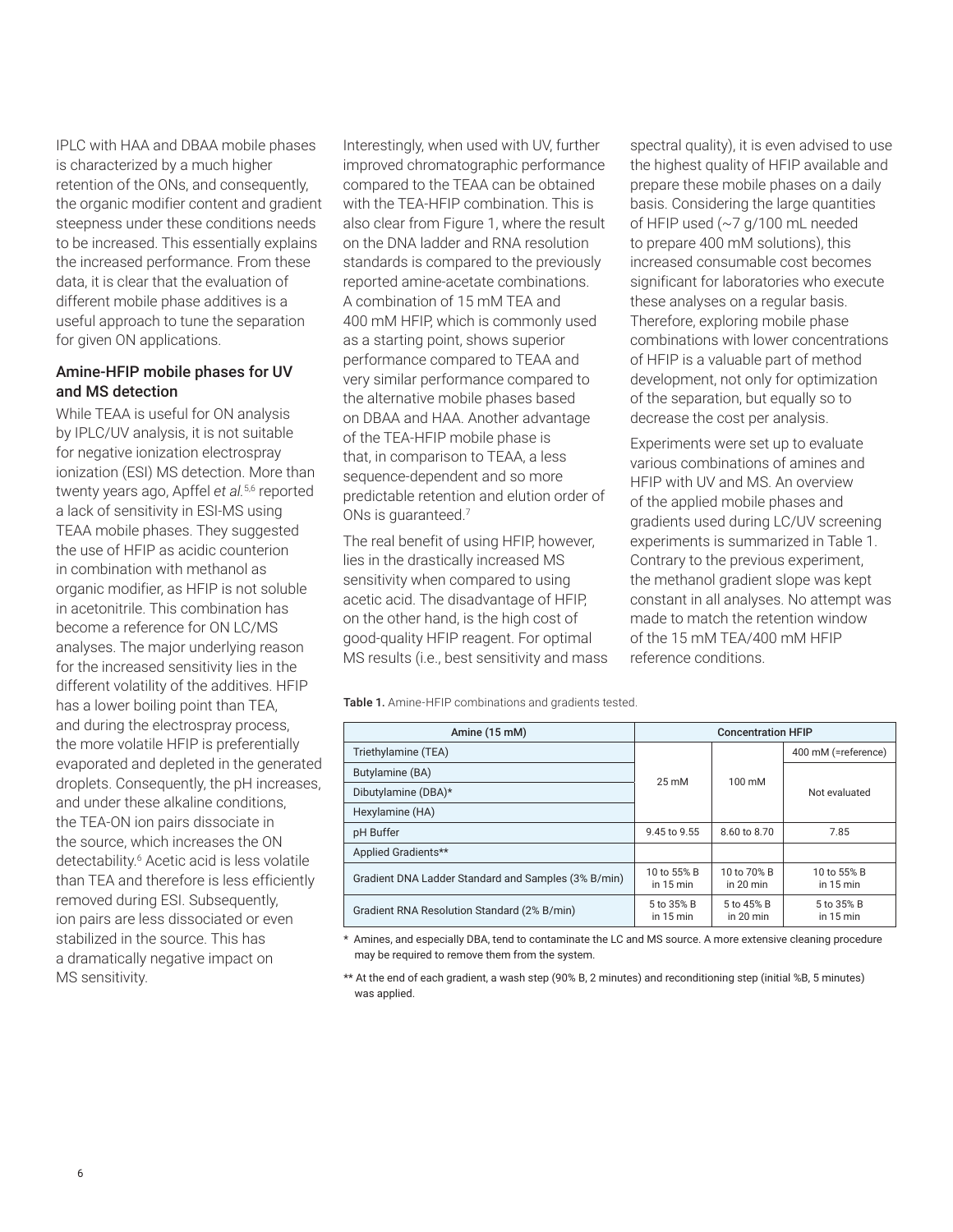The impact of the buffer composition on IPLC retention is drastic. Figure 2 shows the LC/UV result for the DNA ladder standard using the screening combinations tested. ON retention in general decreases with decreasing HFIP concentration, while retention increases with growing alkylamine chain length. Similar results were obtained for the RNA resolution standard and the therapeutic ONs. As concluded from the amine-acetate mobile phase screening, investigation of the mobile phase buffer composition with amine-HFIP is shown to be very effective for optimizing the conditions for a given ON application.

Based on these screening results, a selection of mobile phases was evaluated with LC/UV/MS. The LC/MS chromatograms obtained with default conditions (15 mM TEA and 400 mM HFIP) and an alternative mobile phase are shown in Figures 3 to 6. The gradient starting condition and slope were kept constant for all samples analyzed with a given mobile phase combination. Since the alternative mobile phases provide more retention, a next step would be to optimize the gradient to improve resolution, analysis time, and sensitivity for a given sample. This was not done here.

In general, the chromatography under reference conditions (15 mM TEA/400 mM HFIP) is not better compared to results carried out with alternative mobile phases. Retention in general is increased with the alternative mobile phases (reduced HFIP concentration), which is beneficial for increasing resolution. The resolution obtained when using the same gradient slope for reference and alternative condition basically remains unaffected for the DNA ladder (Figure 3) and RNA resolution (Figure 4) standard. The raw mass spectra in Figure 3 show a shift of the charge envelope towards



Figure 2. LC/UV analysis of the DNA ladder standard at 260 nm using various mobile phase additives for IPLC. Mobile phase gradient: see Table 1; other method parameters: see the Experimental section.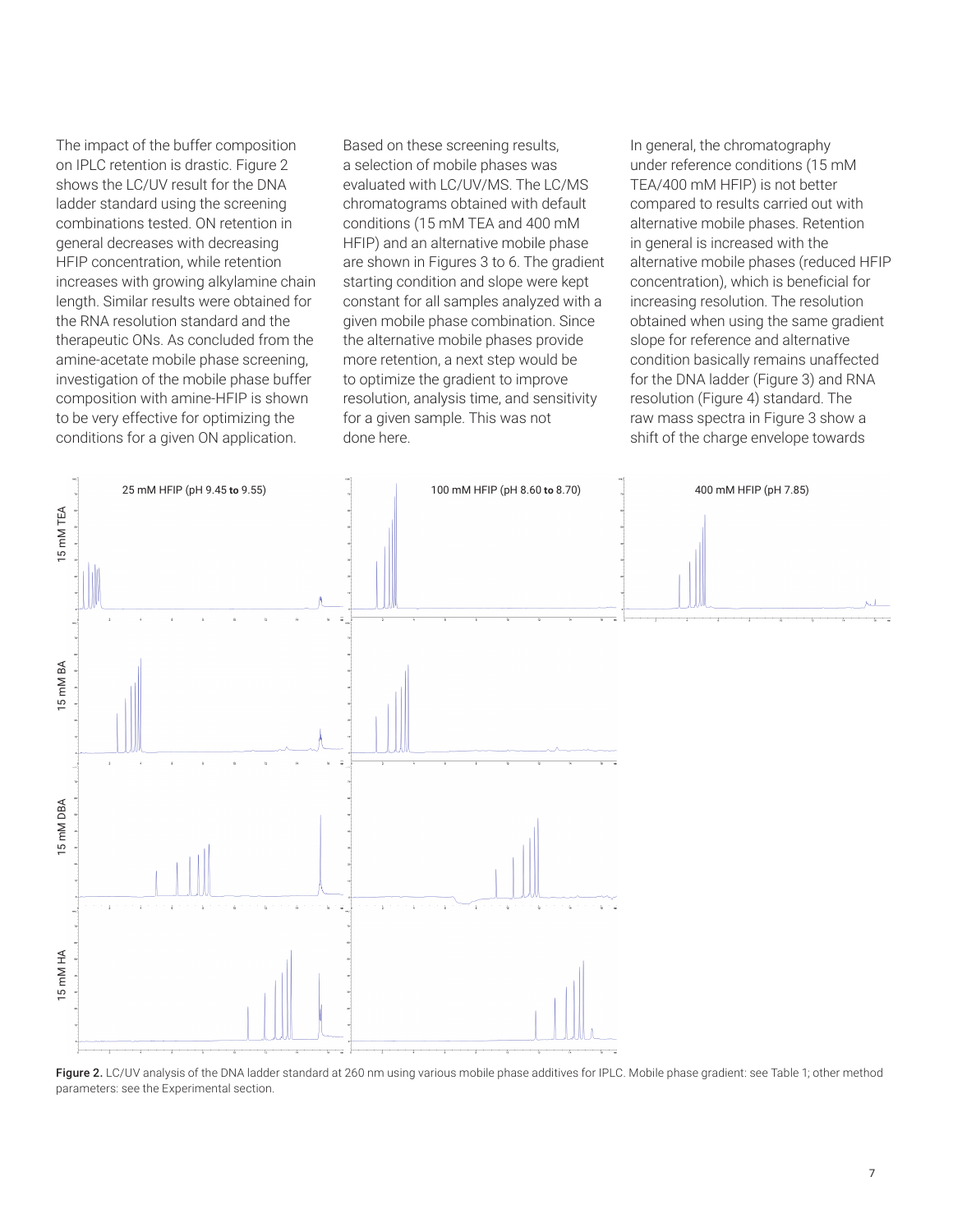

Figure 3. LC/MS results for DNA ladder standard analyzed with 15 mM TEA/400 mM HFIP reference condition (left) and with 15 mM HA/25 mM HFIP alternative mobile phase (right). Top: BPC; middle: raw spectrum 35mer; bottom: deconvoluted spectrum 35mer. Mobile phase gradient: indicated in the figures; other method parameters: see the Experimental section.

higher‑charged species for the DNA ladder standard and fewer adducts with the alternative hexylamine mobile phase compared to the reference triethylamine condition. The shift of the charge state is not observed on the RNA resolution standard analysis, but here also, cleaner

spectra with fewer adducts are obtained using the alternative conditions with dibutylamine in the mobile phase. The reduction of adduct formation is clearly visible in the deconvoluted spectra shown at the bottom of Figure 3 and Figure 4.

Therapeutic ON sample A shows a main peak and a number of impurity peaks eluting prior to this main peak (Figure 5). These peaks can be attributed to shortmers. Using the alternative conditions, the resolution between the main peak and an impurity (not a longmer) eluting in the tail of the main peak is enhanced. This means that resolution is improved, using about eight times less HFIP.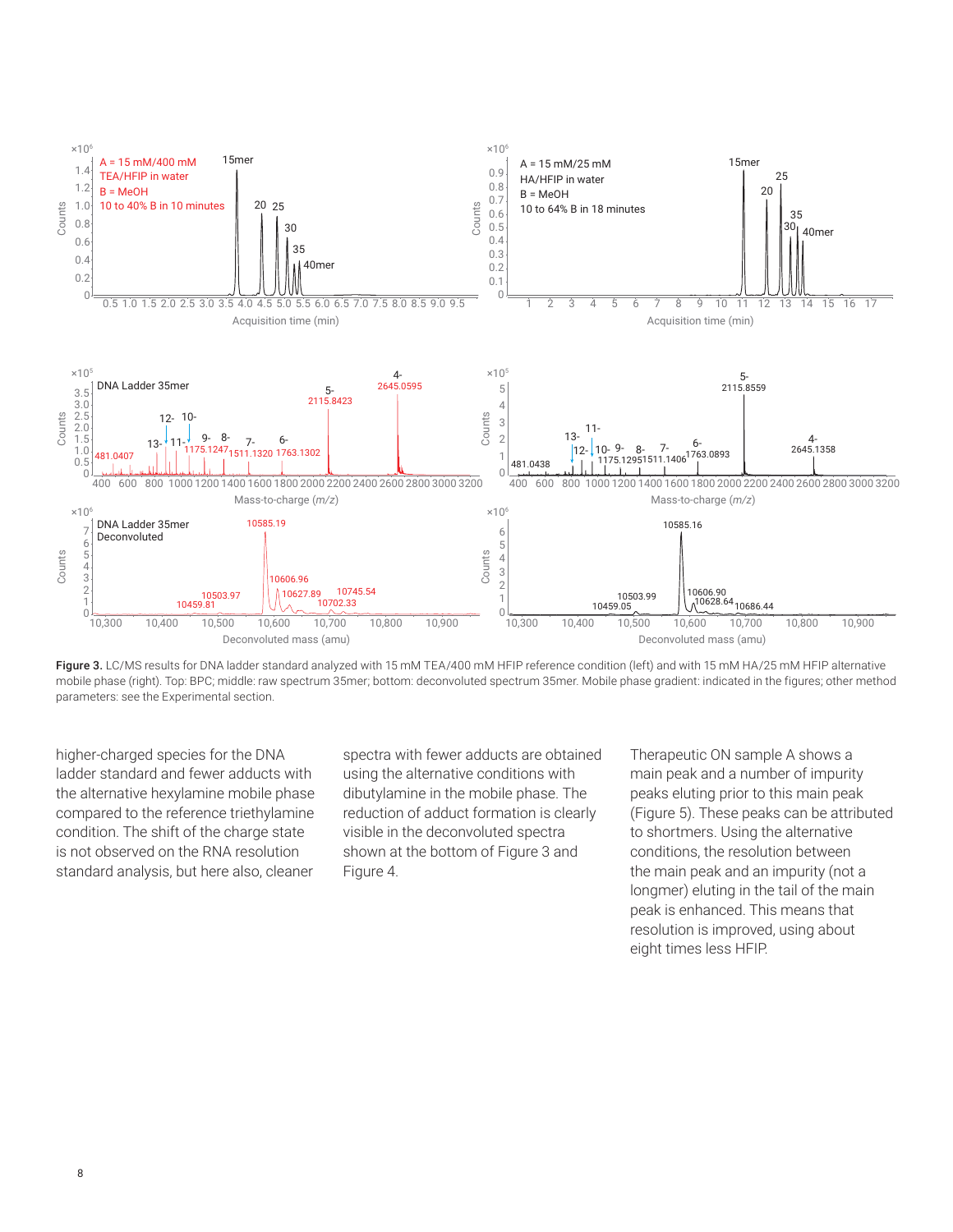

Figure 4. LC/MS results for RNA resolution standard analyzed with 15 mM TEA/400 mM HFIP reference condition (left) and with 15 mM DBA/25 mM HFIP alternative mobile phase (right). Top: BPC; middle: raw spectrum 21mer; bottom: deconvoluted spectrum 21mer. Mobile phase gradient: indicated in the figures; other method parameters: see the Experimental section.



Figure 5. LC/MS results for sample A analyzed with 15 mM TEA/400 mM HFIP reference condition (left) and with 15 mM HA/25 mM HFIP alternative mobile phase (right). Top: BPC; bottom: EIC main and shortmers. Mobile phase gradient: indicated in the figures; other method parameters: see the Experimental section.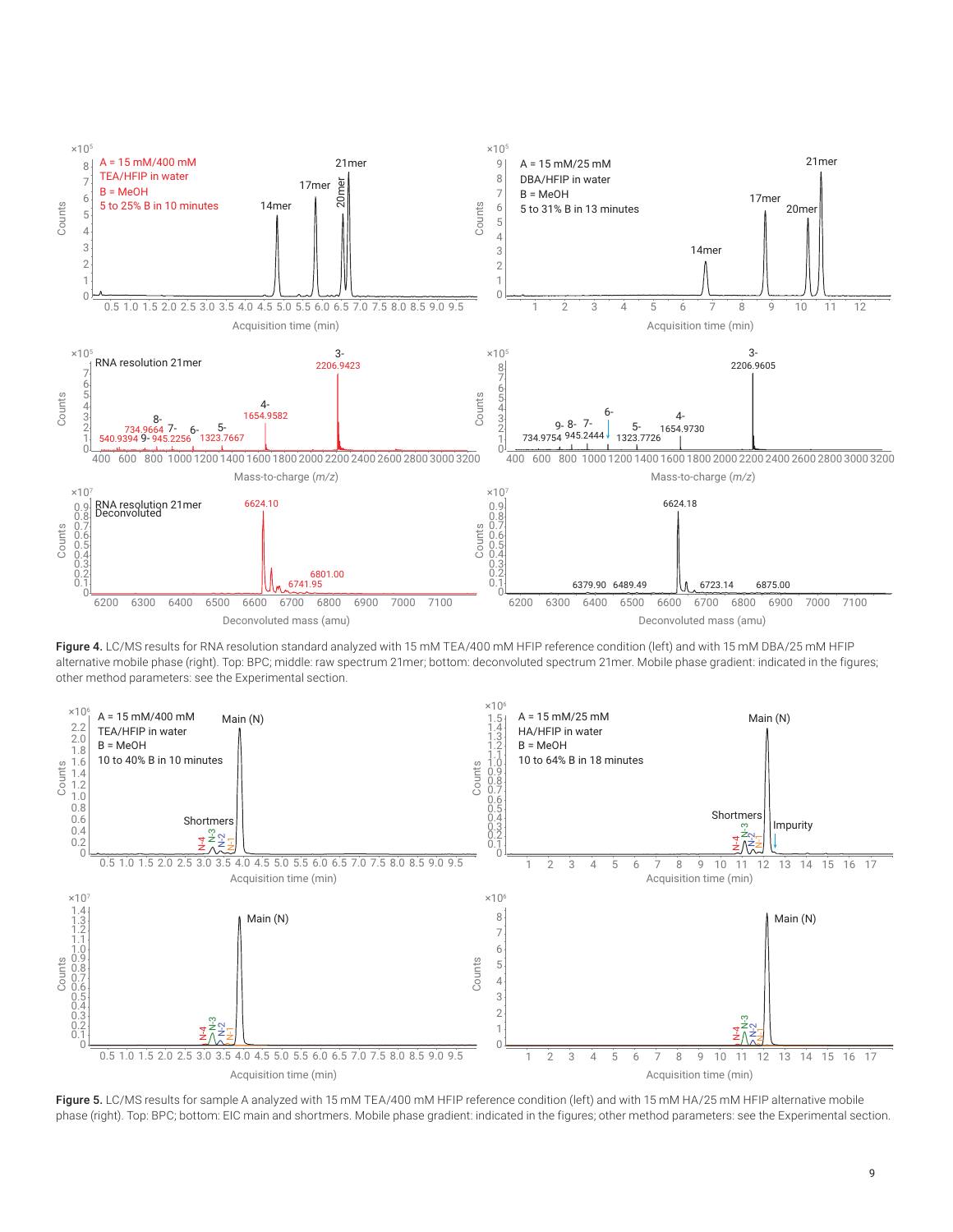The LC/MS data for therapeutic ON sample B, which is a mixture of two double-stranded siRNA therapeutics (13.5 to 15.0 kDa, 0.5 µM) comprised of pharmacological active 21mer and 22mer antisense strands (as) and modified 21mer and 22mer sense strands (ss), is presented in Figure 6. Note that under the operational conditions of 65 °C, the double strands melt, giving rise to single-stranded (as)RNA and (ss)RNA. Compared to the default conditions (15 mM TEA and 400 mM HFIP), retention is increased using the alternative mobile phase (15 mM HA and 25 mM HFIP) and resolution between the 21mer and 22mer (ss)RNA is significantly

enhanced. Note that the 21 and 22mer (ss)RNA are differentially modified with a ligand to achieve cellular uptake. These chromatographic observations once more demonstrate that the mobile phase and gradient conditions can and should be optimized for any given type of ON sample depending on its nature, complexity, and the goal of the analysis. As previously observed for the DNA ladder standard, the raw mass spectra show a shift of the charge envelope towards higher-charged species with the alternative conditions and fewer adducts.

The MS results show that next to the benefit of lower HFIP consumption, the alternative mobile phases in general provide better quality MS results. In

particular, the formation of adducts is significantly reduced compared to the TEA-HFIP reference conditions. Adduct formation is a well-known phenomenon in IPLC/MS analyses of ONs because of the affinity of the phosphodiester in the ON backbone for salts present in the flow path. The amount of adducts (mainly sodium and potassium) is influenced by several factors. The quality of the mobile phase and especially HFIP has a major impact on the presence or absence of the adducts. For this reason, it is advised to use freshly prepared mobile phases and the highest-quality HFIP available. The HFIP used in this work was of ≥99% purity. Higher purity is available, but the cost increases accordingly



Figure 6. LC/MS results for sample B analyzed with 15 mM TEA/400 mM HFIP reference condition (left) and with 15 mM HA/25 mM HFIP alternative mobile phase (right). Top: BPC; middle: raw spectra (as) RNA 21mer and 22mer; bottom: deconvoluted spectra (as) RNA 21mer and 22mer. Mobile phase gradient: indicated in the figures; other method parameters: see the Experimental section.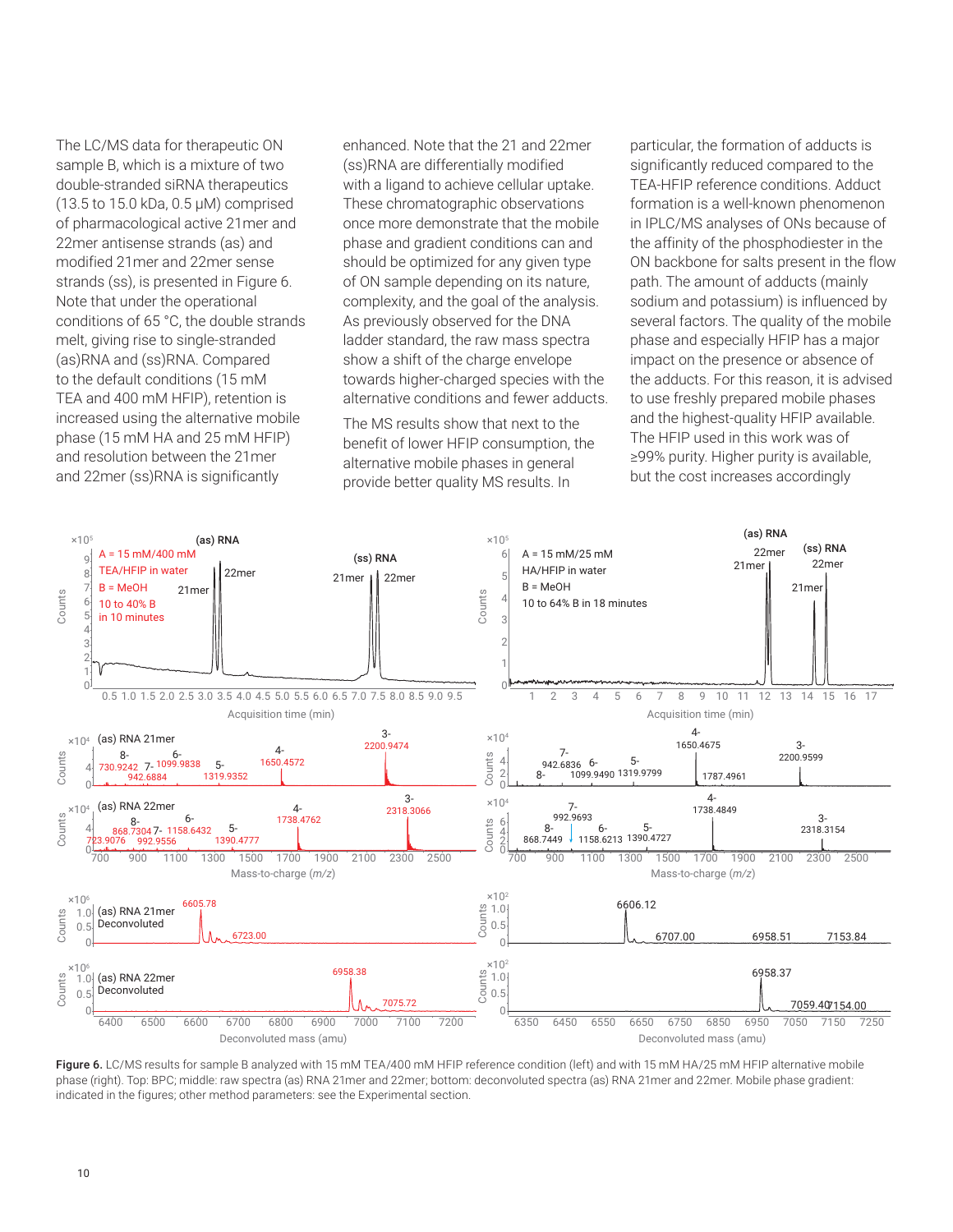(i.e., approximately five times). Mobile phase bottles and LC system and capillaries should all be as clean as possible. Preconditioning or cleaning of the LC system may be required to enhance the quality of the MS spectra and reduce the amount of adducts.

## **Conclusion**

Results have shown that for the analysis of various ONs, mobile phase selection plays an important role in both chromatographic and mass spectrometric behavior. Classic mobile phase compositions have proven their value for general ON analyses, but it has been demonstrated that the mobile phase composition can be optimized for a given sample. Acetic acid-based mobile phases, generally used for LC/UV, are mainly based on combinations of triethylamine and acetic acid. The data in this application note have shown that the use of alternative amines such as hexylamine and dibutylamine are often better choices to improve chromatographic quality. For LC/MS work, HFIP-based mobile phases are preferred because of the increased sensitivity. Here again, the selection of the amine type and the concentration of the HFIP will greatly influence the result. An additional benefit of reducing the concentration of the expensive HFIP in the mobile phase is the lower cost of analysis when ONs are analyzed on a routine basis.

### References

- 1. Goyon, A.; Yehl, P.; Zhang, K. Characterization of Therapeutic Oligonucleotides by Liquid Chromatography. *J. Pharm. Biomed. Anal.* **2020**, *182*, 113105.
- 2. Vanhinsbergh, C. J. Analytical Separation Methods for Therapeutic Oligonucleotides. LC-GC, Chromatography Online, *Advances in Biopharmaceutical Analysis (Special Issue)* **2020**, *33(10)*, 20–26.
- 3. Li, Q. *et al.* Comprehensive Hydrophilic Interaction and Ion‑Pair Reversed-Phase Liquid Chromatography for Analysis of Di- to Deca-Oligonucleotides. *J. Chromatogr. A* **2012**, *1255*, 237–243.
- 4. Krieger, S.; Dickhut, C. Direct Analysis of In-Process Oligonucleotides Without Manual Purification. *Agilent Technologies application note*, publication number 5991-9490EN, **2018**.
- 5. Apffel, A. *et al.* Analysis of Oligonucleotides by HPLC-Electrospray Ionization Mass Spectrometry. *Anal. Chem*. **1997**, *69*, 1320–1325.
- 6. Apffel, A. *et al.* New Procedure for the Use of High-Performance Liquid Chromatography-Electrospray Ionization Mass Spectrometry for the Analysis of Nucleotides and Oligonucleotides. *J. Chromatogr. A*  **1997**, *777*, 3–21.
- 7. Gilar, M. *et al.* Ion-Pair Reversed-Phase High-Performance Liquid Chromatography Analysis of Oligonucleotides: Retention Prediction. *J. Chromatogr. A* **2002**, *958(1–2)*, 167–182.
- 8. McGinnis, A. C.; Grubb, E. C.; Bartlett, M. G. Systematic Optimization of Ion‐Pairing Agents and Hexafluoroisopropanol for Enhanced Electrospray Ionization Mass Spectrometry of Oligonucleotides. *Rapid Commun. Mass Spectrom.* **2013**, *27(23)*, 2655–2664.
- 9. Gong, L.; McCullagh, J. S. O. Comparing Ion‐Pairing Reagents and Sample Dissolution Solvents for Ion‐Pairing Reversed‐Phase Liquid Chromatography/Electrospray Ionization Mass Spectrometry Analysis of Oligonucleotides. *Rapid Commun. Mass Spectrom*. **2014**, *28(4)*, 339–350.